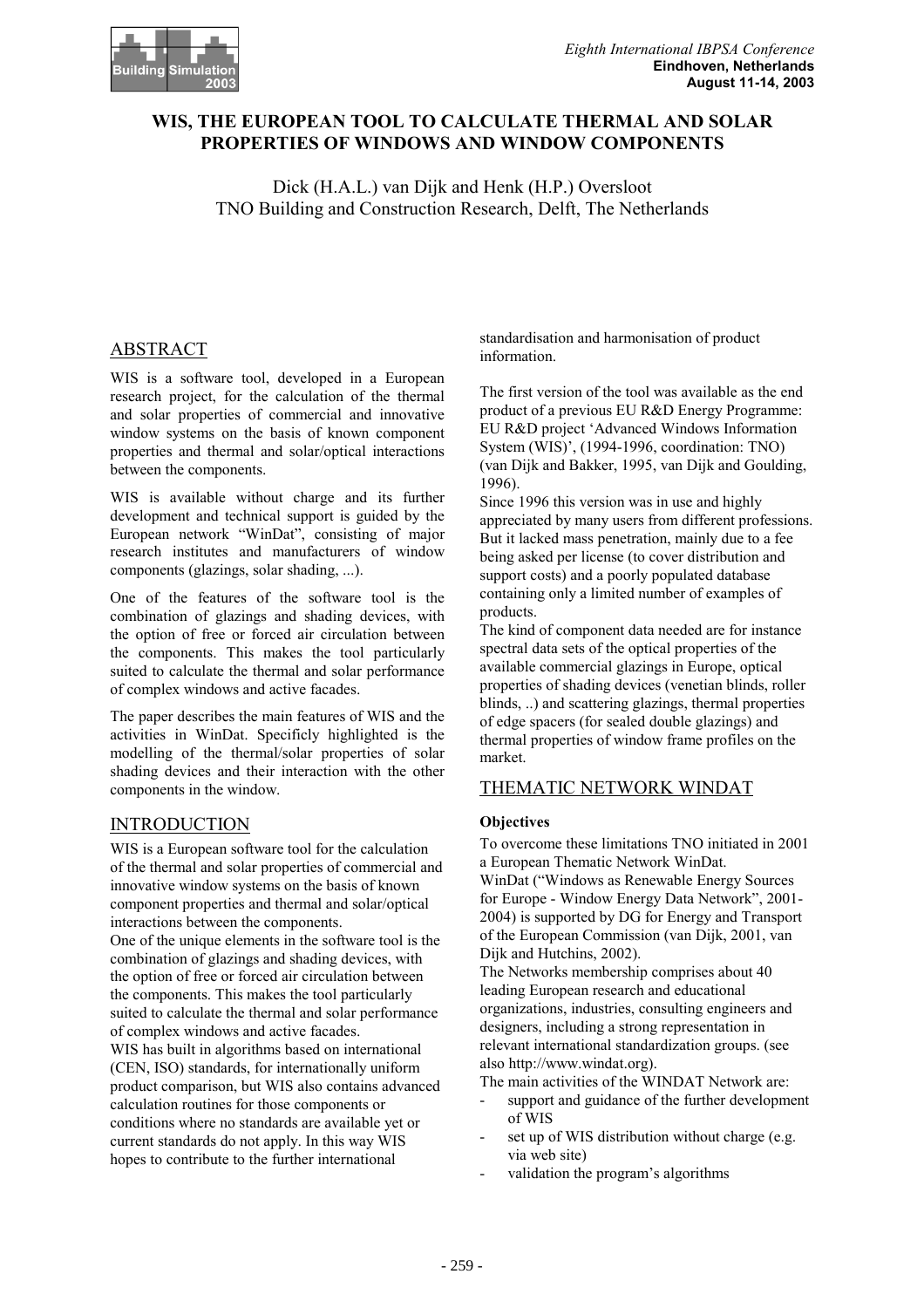- set formats for the standardized input of component data
- organize population of the component databases with the data from commercial products and data from research
- set up of benchmark tests (also available for similar tools)
- create links to building simulation tools (ESP, Radiance, etc.)
- preparation of training courses and sets of examples
- set up of a user forum

The ultimate aim of the WinDat consortium is that WIS will be collectively supported and used in research, industry, standardization, education and design throughout Europe to compare, select and promote innovative windows and window components for the optimum use of renewable energy (solar gains and daylight), highest energy savings (thermal insulation) and the best indoor comfort (solar shading, daylight quality).

## **Component databases**

One of the early achievements, summer 2002, was the agreement with all major flat glass producers in Europe, on a European procedure and format for the collation of optical properties of non-scattering glazings. This European database is compatible with a similar existing database in USA (Optics5, 2003). Under this agreement series of data sets of commercially available glazings are currently being submitted as a first step towards populating the WIS database with comprehensive sets of certified component data. Simultaneously, similar formats are being developed for optical data from scattering glazings, plastics and solar shading products and thermal properties of frame profiles.

# MODELLING SHADING DEVICES

## **WIS and ISO 15099**

The way WIS treats the solar optical properties of "layer type" of shading devices has been the basis of a draft international standard ISO DIS 15099:2003, a detailed calculation method for the thermal and solar properties of windows including solar shading devices.

Layer type of shadings are screens, curtains and venetian blinds which are located parallel to the pane(s), with intimate thermal-optical contact.

The algorithms in WIS on the heat transfer related to air flow in a cavity, and the air flow rate in case of free convection in a gap, for instance between a glass pane and a shading device, has inspired the development of equations for these phenomena in standard detailed calculation methods as laid down in prEN 13363-2 and ISO DIS 15099. The final version of the equations developed for ISO DIS 15099 have –

in turn- recently been adopted in a new version of WIS.

### **Shading devices are permeable for radiation and air**

The thermal-optical interaction of a layer type of shading devices is, to a greater extent, similar to the panes and films. In this regard, the layer type of shading device may be defined in the model as a layer between two gaps (see fig. 1). This thus defined layer exchanges heat with the other components and/or the environment by conduction and convection and by thermal radiation. It also absorbs, reflects and transmits solar radiation.



*Figure 1 Energy balance per layer; each layer is a pane, suspended film or shading device. The shading device, however, may be permeable to air and solar and thermal radiation*

But due to its porous structure (open weave, slats,) the shading device is not only partially transmittant for solar radiation, but also for thermal (long wave) radiation. The shading device is usually also permeable for air, either due to its porous structure or due to openings at its perimeter. Air may cross the shading device and thus move from one gap to the other or from the environment into the gap behind the shading device and vice versa.

### **Solar optical properties; effect of scattering**

A particular characteristic of a shading device compared to 'normal' glazings or films is, that the incident solar radiation may change direction while being transmitted or reflected at the layer.

For the evaluation of thermal effects the following approximation is considered to be sufficiently accurate (see fig. 2):

Beam radiation transmitted or reflected by the solar shading device is considered to be split into two parts.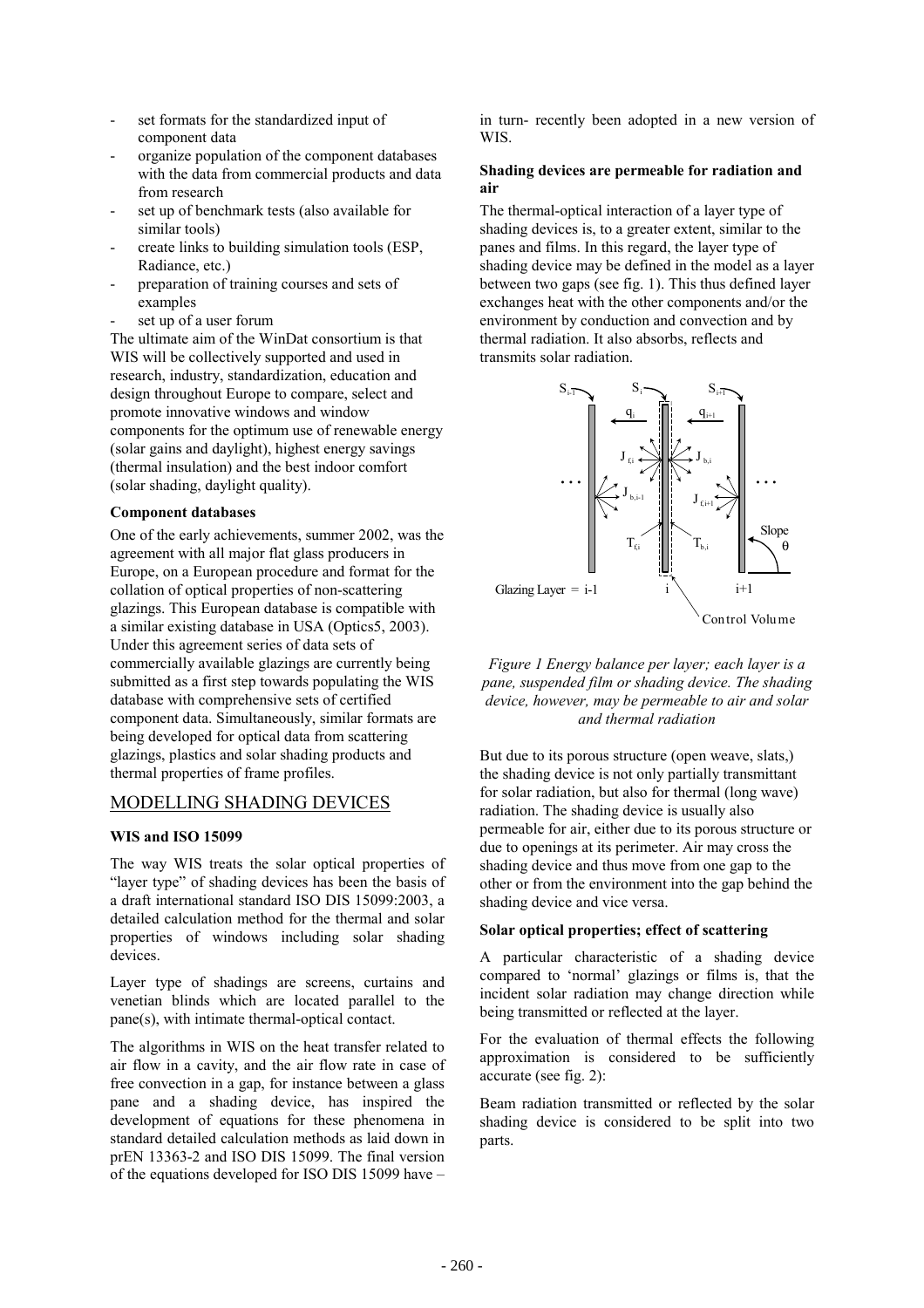- a undisturbed part (specular transmission and reflection; "direct-direct");
- a disturbed part. The disturbed part is approximated as anisotropic diffuse (Lambertian; "direct-diffuse").

Diffuse radiation transmitted or reflected by the solar shading device is assumed to remain diffuse ("diffuse-diffuse").



*Figure 2 Illustration of split of transmission between a direct-direct and a direct-diffuse part*

#### **Venetian blinds and optical properties**

A further approximation for venetian blinds is, that the reflection at the slats is diffuse and therefore can be calculated using the view factor approach.

An exact description of the way solar radiation travels through the system would require a full threedimensional calculation using the full matrix of the transmission, absorption and forward and backward reflection for each angle of incidence at each component. For venetian blinds this would include the curvature of the slats and taking into account possible specularity of solar reflection at its surface. For the evaluation of the spatial distribution of daylighting this would be the necessary way to proceed (van Dijk, 2000, 2002).

It was proven by comparing the results with a detailed Monte Carlo ray tracing model (Molina, 1999) that, for calculating the energy properties, the two-split approximation is sufficiently accurate. Figure 3 shows the total solar energy transmittance (g-value) calculated by both approaches: for not too high solar incidence angles and reflection of the lamellas not highly specular the difference is smaller than 0.05.

Note: the M.C. model is currently being built in in WIS to provide a more detailed (nut time consuming…) alternative method.

### **g-value indication**



*Figure 3 Comparison solar energy transmittance calculated with bi-directional (M.C.) and by view factor method*

Venetian blinds are normally also semi-transparent for infrared (thermal) radiation. In order to obtain the IR transmittance and reflectance of the shading device for given (IR) slat properties, the same model is used as for the calculation of the "diffuse-diffuse" part of the transmission and reflection of solar radiation, replacing the slat's solar optical properties by its thermal radiation properties.

In the next chapter we will show more details on the sensitivity of the solar transmittance for incident solar angle.

### **Vented gaps (air flow and convective heat exchange)**

In case of a vented gap, the convective heat exchange between the air flow and the adjacent surfaces is assumed to be:

$$
h_{\rm cv,i} = 2h_{\rm c,i} + 4V_{\rm i} \tag{1}
$$

in which

- $h_{cvi}$  is the convective heat exchange coefficient between air and surface  $(W/m^2K)$
- $h_{c,i}$  is the convective heat exchange coefficient between surface and surface without ventilation,  $(W/m<sup>2</sup>K)$
- 4 is an empirical coefficient  $(J/m^3K)$
- $V_i$  is the mean air velocity in the gap (m/s)

Note:  $h_{ci}$ , the convective heat exchange coefficient between surface and surface without ventilation, is based on Nu(Ra) relations as given in ISO 15099. These Nu(Ra) equations are based on more recent research and therefore differ from similar equations given in EN 673 and the equivalent ISO 10291 for multiple glazings as such; this may lead to discrepancies in the order of 0.1 in U-value of the window (ISO 15099 leading to higher values).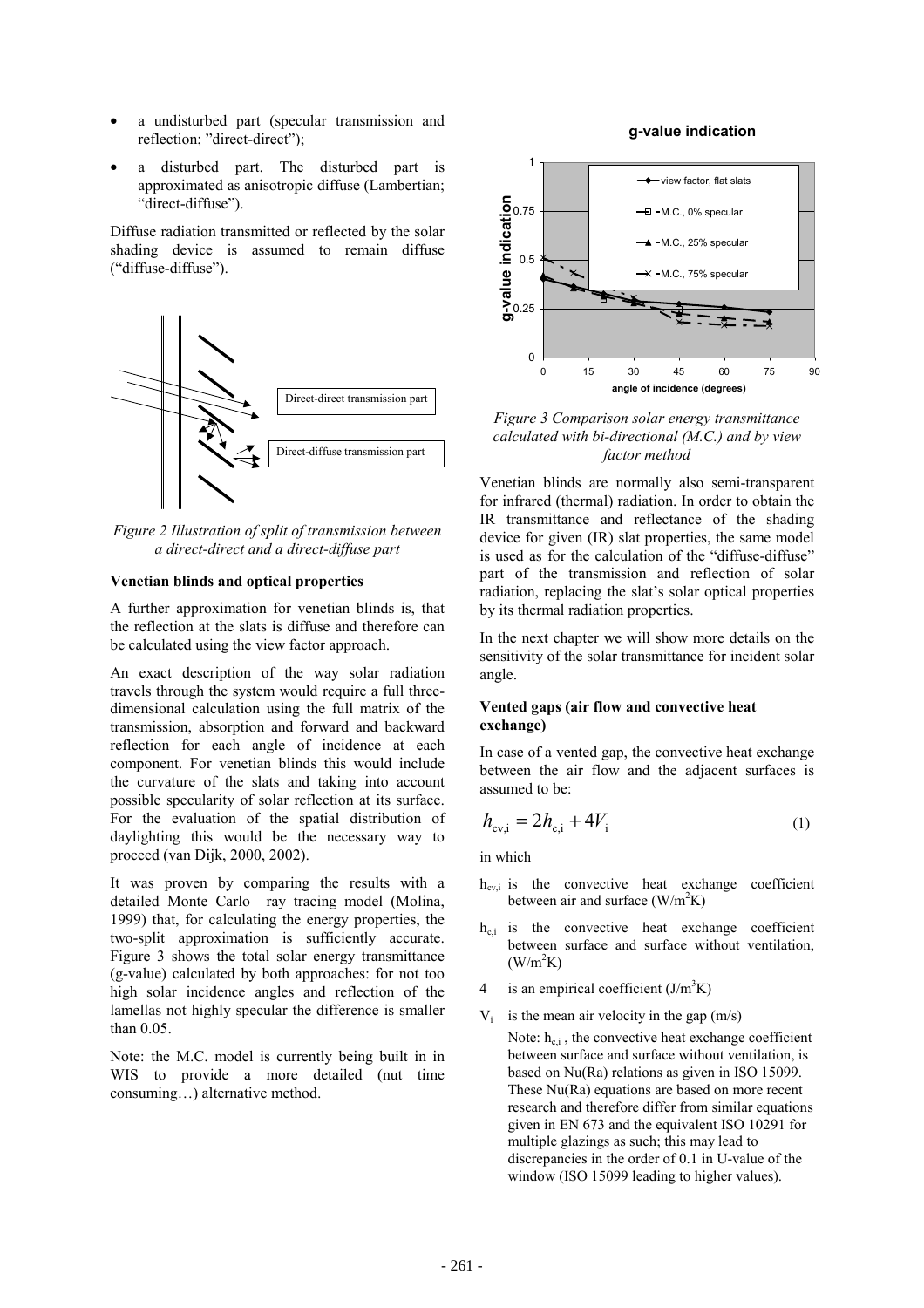For the temperature profile of the air flow we assume a plug flow. Consequently, it depends on the air velocity in the space and the heat transfer coefficient to both layers. The air temperature profile in space *i* is thus given by:

$$
T_{\text{gap}_i}(h) = T_{\text{av},i} - (T_{\text{av},i} - T_{\text{gap}_i,i}) \cdot e^{-h/H_{0,i}} \tag{2}
$$

where

| $T_{\text{gap,i}}(h)$ is the temperature of the air in gap <i>i</i> at position |
|---------------------------------------------------------------------------------|
| h, in $^{\circ}C$                                                               |

 $H_{0,i}$  is the characteristic height (temperature penetration length), see Equation 4, in m

$$
T_{\text{gap,i,in}}
$$
 is the temperature of the incoming air  
in gap *i*, in °C  
 $T$  is the average temperature of the surfaces of

*T*av,*i* is the average temperature of the surfaces of layers  $i$  and  $i+1$ , given by equation:

$$
T_{\rm av\_i} = (T_{\rm b\_i} + T_{\rm f\_i+1})/2 \tag{3}
$$

where

- $T_{b,i}$  is the temperature of the surface of layer (pane, film or shading) *i*, facing cavity *i* in °C  $T_{f,i+1}$  is the temperature of the surface of layer (pane, film or shading) *i+1*, facing cavity *i*, in
	- $^{\circ}C$ .

The characteristic height of the temperature profile is defined by:

$$
H_{0,i} = \frac{\rho_i \cdot c_p \cdot s_i}{2 \cdot h_{\text{cv},i}} \cdot V_i
$$
 (4)

where

- $H_{0i}$  is the characteristic height (temperature penetration length), in m  $\rho_i$ is the density of the air at temperature  $T_{\text{gap,i}}$ ,
- in  $kg/m<sup>3</sup>$
- $c_p$  is the specific heat capacity, in  $J/(kg.K)$
- *s*i is the width of the cavity *i*, in m
- $h_{\text{cvi}}$  see eq. (1)

The leaving air temperature is given by:

$$
T_{\text{gap\_i,out}} = T_{\text{av\_i}} - (T_{\text{av\_i}} - T_{\text{gap\_i,in}}) \cdot e^{-H_i / H_{0,i}} \tag{5}
$$

 $T_{\text{gan},i\text{ out}}$  is the temperature of the air at the outlet of gap  $i$ , in  $^{\circ}$ C

 $H_i$  is the height of space  $i$ , in m.

The thermal equivalent (average) temperature of the air in the space *i* is defined by:

$$
T_{\text{gap}_i} = T_{\text{av}_i} - \frac{H_{0,i}}{H_i} \left( T_{\text{gap}_i, \text{out}} - T_{\text{gap}_i, \text{in}} \right) (6)
$$

where

 $T_{\text{gap},i}$  is the equivalent mean temperature of the air in the cavity  $i$ , in  $\mathrm{C}$ 

#### **Naturally vented gaps**

The velocity of the air in the space caused by the stack effect depends on the driving pressure difference and the resistance to the air flow of the openings and the space itself (see fig.4).



### *Figure 4 Naturally (buoyancy driven) air flow, in the illiustrated case between two connected gaps; to the right: the neutral pressure plane*

The pressure difference results from a temperature difference between the space *j* and the connected space *k*, which is the exterior air, the interior air or another space. The temperature profile in the spaces is represented by the thermal equivalent temperature (eq. 6). The driving pressure difference  $\Delta p_T$  may be written approximately as:

$$
\Delta p_{\text{T},i,k} = \rho_0 \cdot T_0 \cdot g \cdot H_i \cdot \cos \varphi_i \cdot \frac{(T_{\text{gap},i} - T_{\text{gap},k})}{T_{\text{gap},i} \cdot T_{\text{gap},k}}
$$
\n(7)

where

$$
\Delta p_{T,i,k}
$$
 is the driving pressure difference between space *i* and space *k*, in Pa;

 $T_{\text{can}}$  is the equivalent (mean) temperature of the air in the space *i*, K;

 $T_{\text{gap }k}$  is the equivalent temperature of the connected space, which may be another gap *k* or the indoor or outdoor environment, K**;**

 $\varphi$ <sub>i</sub> is the tilt angle of the space *i* in degrees from vertical;

$$
g
$$
 is the gravity constant = 9.81 (m/s<sup>2</sup>);

 $T_0$  is reference temperature, (e.g.)  $T_0 = 283$  K. The air flow in the space is described as a pipe flow. Therefore, the following effects have to be taken into account:

Acceleration of the air to the velocity *V* (Bernouilli's equation):

$$
\Delta p_{\rm B,i} = \frac{\rho_{\rm i}}{2} V_{\rm i}^2 \tag{8}
$$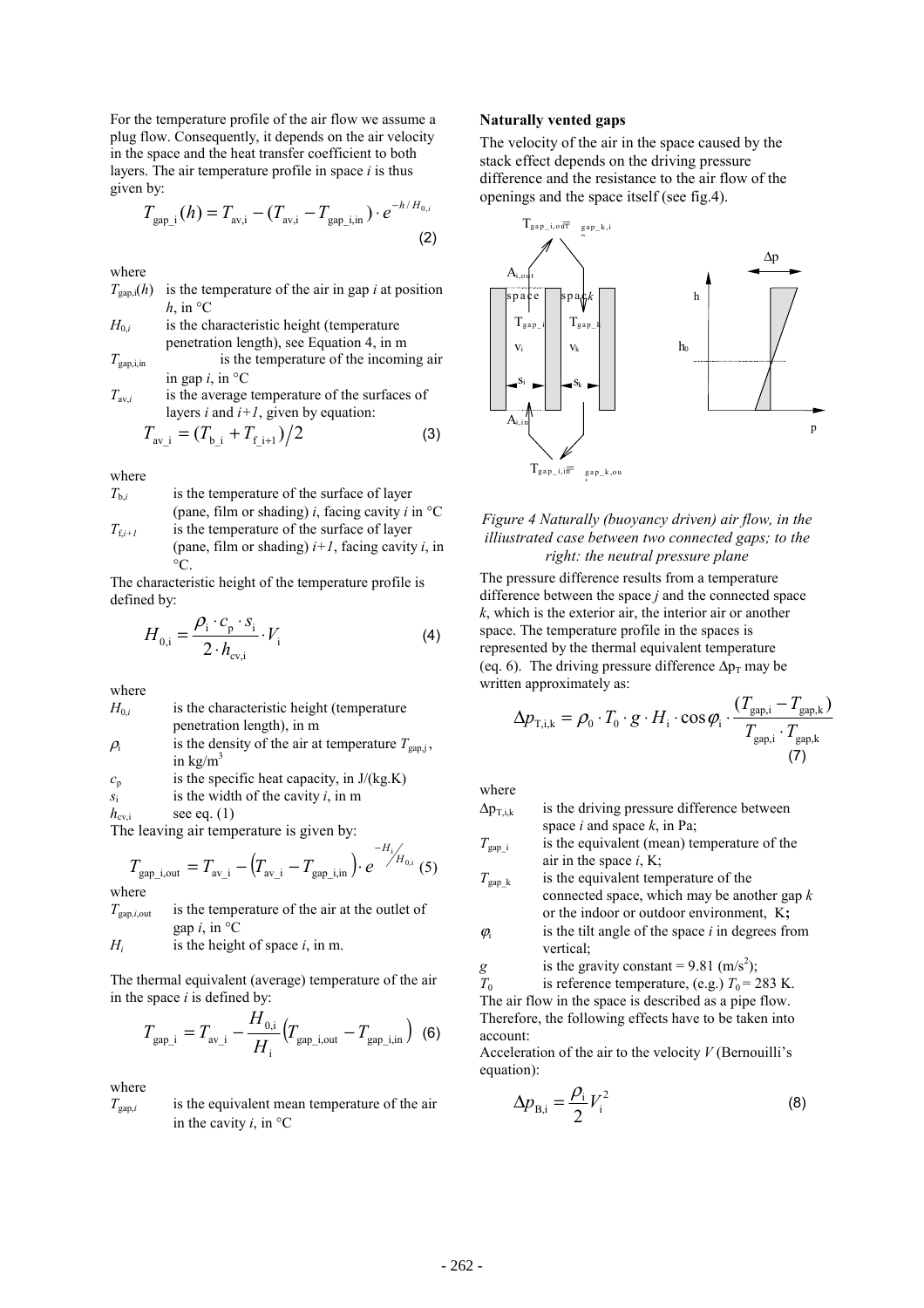Steady laminar flow (Hagen-Poiseuille law):

$$
\Delta p_{\rm HP,i} = 12 \cdot \mu_i \cdot \frac{H_i}{S_i^2} V_i \tag{9}
$$

Pressure loss in the inlet and outlet openings:

$$
\Delta p_{Z,i} = \frac{\rho_i}{2} V_i^2 (Z_{\text{in},i} + Z_{\text{out},i})
$$
 (10)

where

 $\Delta p_{\text{B,i}}$  is the pressure loss B in space *i*, in Pa;  $\Delta p_{\text{HP,i}}$  is the pressure loss HP in space *i*, in Pa;  $V_i$  is the mean velocity of the air flow in the cavity  $i$ , to be solved with eq.  $(11)$ , in  $(m/s)$ ; (same for *k*);

 $\mu_i$  is the viscosity of the air at temperature  $T_{\text{gap,i}}$ , in (Pa.s);

 $Z_i$  the pressure loss factors  $Z$  of cavity  $i$ , according to eq.(11)below;

The same equations apply to space *k*, where  $V_{k} = V_{i} \cdot s_{i} / s_{k}.$ 

If the space *k* is the exterior or interior,  $V_k = 0$  is assumed, in which case the pressure loss terms  $\Delta p_{B,k}$ and  $\Delta p_{HPk}$  are zero as well as  $\Delta p_{Z,k}$ , where  $\Delta p_{Z,i,k}$  is the pressure loss *Z* between space *i* and *k*, in

Pa.

The total pressure loss shall be equal to the driving pressure difference and this results in the velocities *V*<sup>i</sup> and  $V_k$  by solving the equation:

$$
\Delta p_{\text{T},i,k} = \Delta p_{\text{B},i} + \Delta p_{\text{HP},i} + \Delta p_{z,i} + \Delta p_{z,k} + \Delta p_{\text{B},k} + \Delta p_{\text{HP},k}
$$
\n(11)

where

 $\Delta p_{\text{T},ik}$  is the driving pressure difference between space *i* and space *k*, in Pa

#### **Pressure loss factors**

The pressure loss factors *Z* for openings may be estimated from the ratio of the equivalent area of an opening  $A_{eq}$  to the cross section of the space  $A_s$  (see figure 5) according to:



*Figure 5 - Openings in a ventilated gap* 

$$
Z_{\text{in}} = \left(\frac{A_{\text{s}}}{0.6 \cdot A_{\text{eq,in}}} - 1\right)^2 \quad \text{and} \quad Z_{\text{out}} = \left(\frac{A_{\text{s}}}{0.6 \cdot A_{\text{eq,out}}} - 1\right)^2 \quad (12)
$$

where

 $A_{si}$  is the cross section of the space *i*;

 $A_{\rm ci} = s_i \times L_i$ ;

*s*i is the width of the cavity *i*, in (m);  $L_i$ <br> $A_{\text{eq,in,i}}$  is the length of the cavity *i*, in (m); *A* is the equivalent inlet opening area of the cavity *i*, according to Equation (13 or 14), in  $m^2$ ;  $A_{\text{ea.out.i}}$  is the equivalent outlet opening area of the cavity *i*, according to equation (13 or 14), in  $m^2$ .

If the temperature  $T_{\text{gap}_i}$  (resp.  $T_{\text{gap}_k}$ ) of the cavity *i* respectively  $k$  is higher than the temperature of the connected space *k* respectively *i* :

$$
A_{\text{eq,in}} = A_{\text{bot}} + \frac{1}{2} \cdot \frac{A_{\text{top}}}{A_{\text{bot}} + A_{\text{top}}} (A_{1} + A_{r} + A_{h})
$$

$$
A_{\text{eq,out}} = A_{\text{top}} + \frac{1}{2} \cdot \frac{A_{\text{bot}}}{A_{\text{bot}} + A_{\text{top}}} (A_{\text{l}} + A_{\text{r}} + A_{\text{h}})
$$
\n(13)

Otherwise:

$$
A_{\text{eq,out}} = A_{\text{bot}} + \frac{1}{2} \cdot \frac{A_{\text{top}}}{A_{\text{bot}} + A_{\text{top}}} (A_{1} + A_{r} + A_{h})
$$

$$
A_{\text{eq,in}} = A_{\text{top}} + \frac{1}{2} \cdot \frac{A_{\text{bot}}}{A_{\text{bot}} + A_{\text{top}}} (A_{1} + A_{r} + A_{h})
$$
\n(14)

where

 $A_s$  is the cross section of the space, in m<sup>2</sup>;

 $A<sub>bot</sub>$  is the area of the bottom opening, in m<sup>2</sup>;

 $A_{\text{top}}$  is the area of the top opening, in m<sup>2</sup>;

 $A_{\text{top}}$  is the area of the top opening, in m<sup>-</sup>;<br> $A_{\text{h}}$  is the total area of the holes in the surface (homogeneously distributed holes), in  $m^2$ ;

*A*l is the area of the left side opening, in  $m^2$ ;

 $A_r$  is the area of the right side opening, in m<sup>2</sup>;

It is assumed that the side openings are distributed evenly from top to bottom.

All these areas are total flow areas for the window (i.e., not normalized).

# SHADING DEVICES, SOME DETAILS HIGHLIGHTED

#### **Sensitivity for angle of solar incidence**

The angle of incidence has a strrong effect on the total solar energy and light transmittance of a window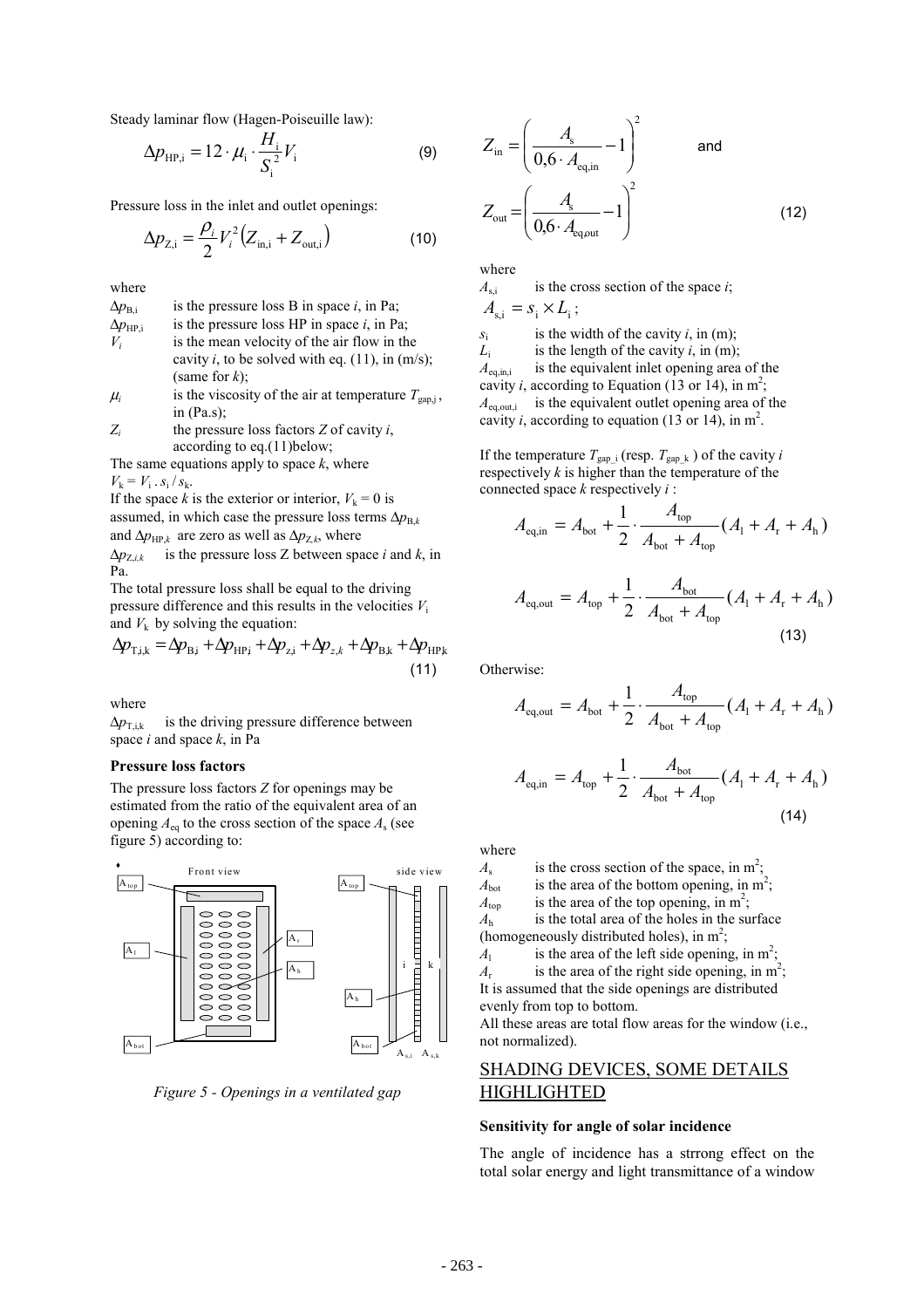with blinds, much more than in case of commercial non-scattering glazings. The equations laid down now in ISO 15099 and used in WIS allow to calculate the solar and light transmittance as function of this angle. There is a clear need for more transparency and harmonisation in the chosen boundary conditions when declaring and comparing product information, and as input for building simulation tools.



*Figure 5 Illustration of short wave solar transmission in case of venetian blinds (slat position 45 degrees)* 

Fig. 5 shows as example the short wave solar transmittance of a double glazing with external white venetian blinds, with the slats tilted 45°. The system is highly transparent for e.g. ground reflected radiation. Table 1 presents the resulting g-value for different boundary conditions.

*Table 1* 

 *Example of total solar energy transmittance (g-value) as function of solar incidence angle* 

| solar incidence angle        | g-value     |
|------------------------------|-------------|
| $0$ (normal)                 | 0.111       |
| $45^\circ$ (altitude)        | 0.045       |
| Isotropic diffuse            | $0.196$ (!) |
| Weighted mean:               | 0.083       |
| $45^\circ$ : diffuse = 3 : 1 |             |

The last value is based on the g-value defined in The Netherlands: the solar transmittance is a weighted mean value, which roughly corresponds to 75% of radiation under 45°, plus 25% diffuse radiation.

Note that in ISO/CEN standards (EN 410, ISO 9050) and product information the g-value is normally only defined for normal incidence angle and practical situations are normally assumed to lead to 10 to 15% lower values. This may be suitable for glazings, but certainly not for combinations with shading devices.

A way to find the most suitable g-value for a given climate, period and orientation (and tilt, to be complete), is to take the hourly values in a weather file, convert the solar radiation data into data for vertical and tilted planes (using the Perez model, splitting radiation into beam, circumsolar, isotropic diffuse, near-horizon and ground reflected), attribute intensity of radiation to the elements of a grid of altitude and azimuth angles from the plane's point of view (using Tregenza's proposal of 145 positions per hemisphere) and sum over all hours of the considered period. Fig. 6a and fig.6b show two examples.



*a: Nice (F), July, South vertical*  $(q_{\text{incid}} = 98 \text{ kWh/m}^2)$ 



*b: de Bilt(NL), Jan., North vert. (qincid = 8 kWh/m<sup>2</sup> )*

*Figure 5 Illustration of distribution of incident solar radiation over azimuth and altitude angles, seen from a plane*

To be complete: the g-value is also determined by the spectral distribution of the solar radiation. The spectral distribution is, among others, a function of cloudiness en purity of the air. Unfortunately, there is a difference in the spectra currently prescribed in Europe (EN 410) and ISO (ISO 9050).

#### **Double envelope facade**

For the prediction of the solar energy transmittance of a prestiguous double glazed building in The Netherlands (the ING House, Amsterdam), CFD calculations were performed to verify the natural air flow rate, induced by solar heat absorbed in the blind and the glazing, as well as the resulting convective heat transfer from the blind to the air flow. The model (TNO made, WISH3D) includes absorbed soalr radiation and thermal radiation exchange. In order to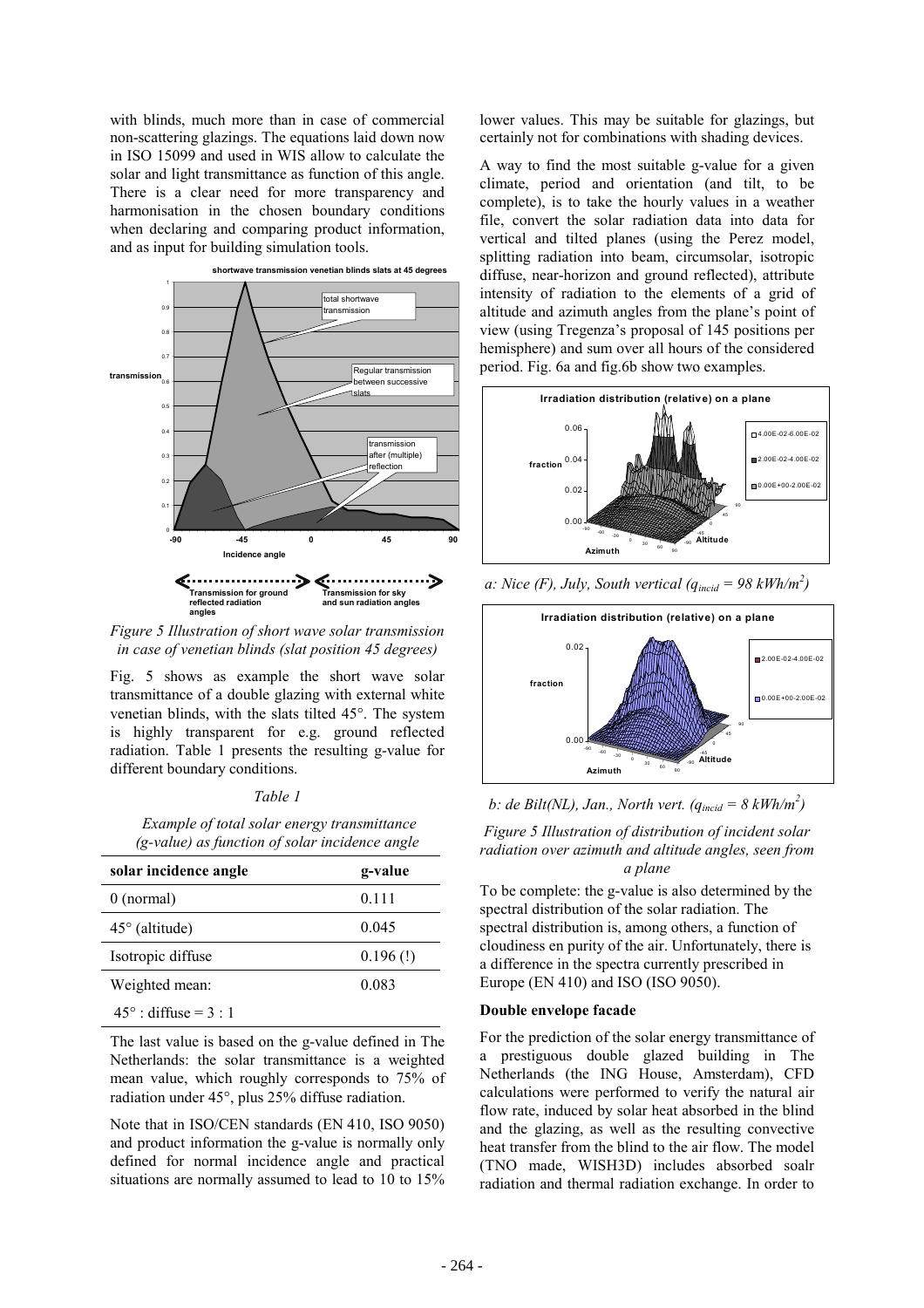increase the confidence in the results, the CFD calculations were backed up with an ad hoc experiment using a full size 5 m height mock up of the double envelope's cavity, placed in the laboratory hall and with the lamellas electrically heated to emulate absorpted solar heat. Concerning the buoyancy driven air flow through the cavity there was good agreement between the model in WIS (as descibed above), the CFD calculations and the experiment. Concerning the convective heat exchange the experiment confirmed the CFD calculations, while WIS showed some overestimation of the heat transfer at the glazing surface which is compensated by some underestimation of the heat transfer at the lamella surfaces.



*Fig. 7 Streamlines resulting from a CFD calculation on the cavity of a double envelope façade (ING House Amsterdam) with buoyancy driven air flow around an incorporated venetian blind* 

In general, the convective heat transfer is quite sensitive for the actual level of and difference between the involved surface temperatures. In particular because eq. (1) is a mix of local, Nu(Ra) driven, free convection and buoyancy driven main air flow (velocity term). The effect on the g-value is however not as high as on the thermal transmittance (U-value); the actual U-value may vary, depending on the design and situation, between 0 and 20% or more with ambient conditions (temperature, solar heat).

Within WinDat, and in cooperation with IEA SHC Task 27 (Köhl, 2001) benchmark tests are under development which include a set of typical situations to expore this in more detail.

## FUTURE DEVELOPMENTS

The WIS software tool was developed already some years ago (1996) in a EU research project and widely used since then. Currently the improvement, verification, database format and population and Europe-wide dissemination of the WIS tool is the subject of the EU Thematic Network WinDat. Results expected from WinDat in the course of 2003-2004 are for instance: version of WIS with some new features and agreed formats for component data, benchmark tests and results from validation exercises and extensive user feed back.

# **CONCLUSION**

WIS is a software tool, developed in a European research project, for the calculation of the thermal and solar properties of commercial and innovative window systems on the basis of known component properties and thermal and solar/optical interactions between the components.

WIS is available without charge and its further development and technical support is guided by the European network "WinDat", consisting of major research institutes and manufacturers of window components (glazings, solar shading, ...).

One of the features of the software tool is the combination of glazings and shading devices, with the option of free or forced air circulation between the components. This makes the tool particularly suited to calculate the thermal and solar performance of complex windows and active facades.

In this paper we described the main features of WIS and the activities in WinDat. Specificly highlighted was the modelling of the thermal/solar properties of solar shading devices and their interaction with the other components in the window.

The WinDat consortium intends to make WIS a common tool for use throughout Europe, to achieve transparency and easy access to product information and comparison and input for design calculations and simulations. Consequently, it tries to keep a close link with both research and international standardisation activities.

More results are expected from WinDat and IEA SHC Task 27 in the course of 2003-2004.

## ACKNOWLEDGMENT

All partners in the EU WIS project (1994-1996) and the EU Thematic Network WinDat (2001-2004) are acknowledged for their contributions in developing the software, suggesting algorithms, dialogues with/in ISO and CEN working groups on development and harmonisation of calculation methods for thermal and solar properties of windows, validation exercises, development of benchmark tests and last but not